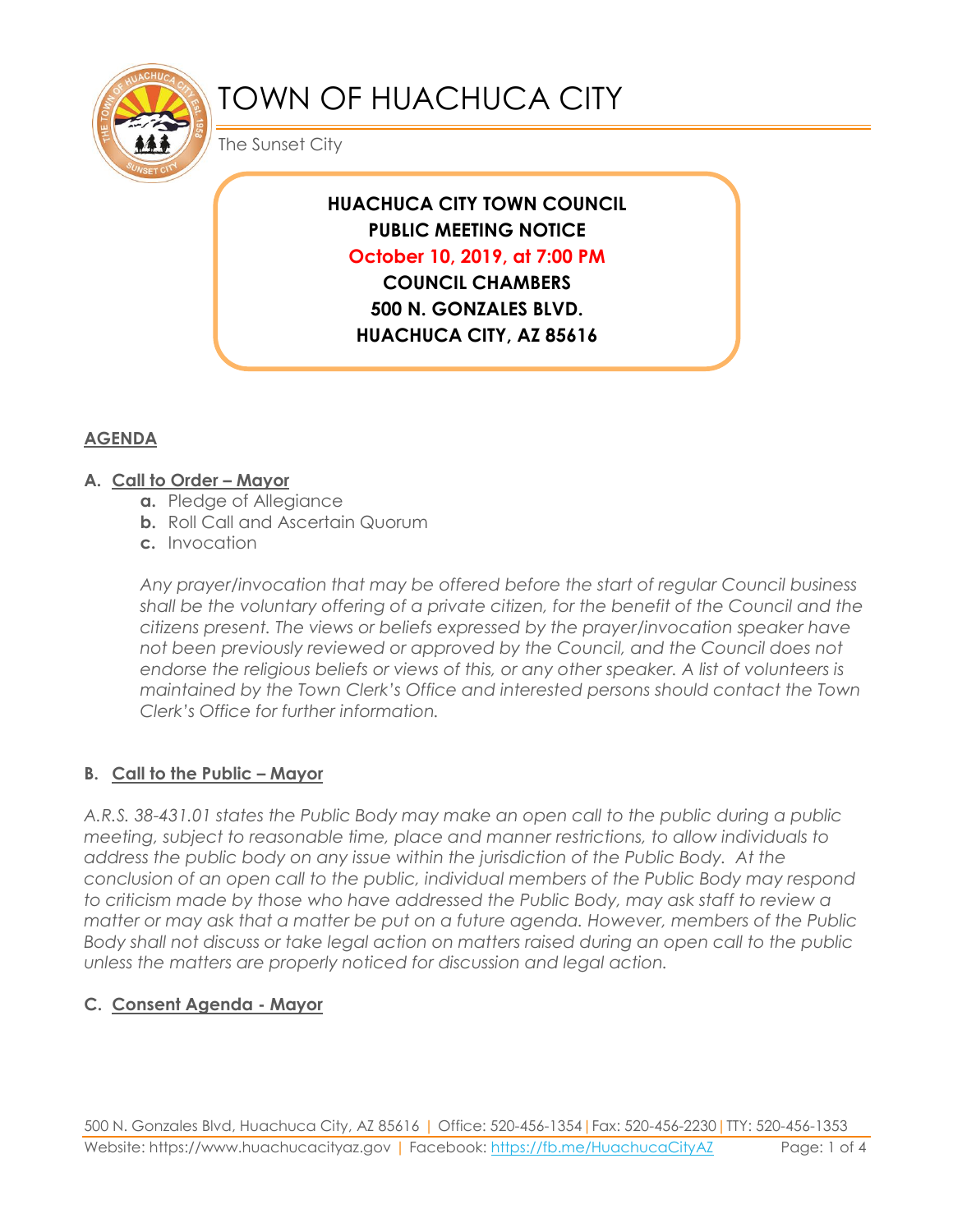*All items listed in the Consent Agenda are considered routine matters and will be enacted by one motion of the Council. There will be no separate discussion of these items unless a Member of the Town Council requests that an item or items be removed for discussion. Council Members may ask questions without removal of the item from the Consent Agenda. Items removed from the Consent Agenda are considered in their normal sequence as listed on the agenda, unless called out of sequence.*

- **C.1 Consider approval of the minutes of the Council meeting held on September 26, 2019.**
- **C.2 Consider approval of the Payment Approval Report in the amount of \$ 215,264.98.**
- **C.3 Authorize increasing approved amount for Roll off truck from \$30,000 to \$33,000 to cover taxes and fees included with purchase.**
- **C.4 Authorize the declaration as surplus property the following items, to be sold by auction or otherwise disposed of in accordance with Town Policy:**
	- **A. 1986 GMC Dump Truck VIN # 1GDE6D1A3DV521379**
	- **B. Lot of 17 Town Smart Phones**
	- **C. Lot of 6 jetpack hotspots**

#### **D. Unfinished Business before the Council – Mayor**

*Public comment will be taken at the beginning of each agenda item, after the subject has been announced by the Mayor and explained by staff. Any citizen, who wishes, may speak one time for five minutes on each agenda item before or after Council discussion. Questions from Council Members, however, may be directed to staff or a member of the public through the Mayor at any time.*

**D.1.** *Discussion and/or Action [Mayor Wallace]:* Second reading and adoption of Ordinance 2019-14, AN ORDINANCE OF THE MAYOR AND COUNCIL OF THE TOWN OF HUACHUCA CITY, ARIZONA, AMENDING THE TOWN CODE, TITLE 2 "ADMINISTRATION AND PERSONNEL," TO CHANGE THE DUTIES OF THE POLICE CHIEF, TOWN MANAGER, TOWN CLERK, FINANCE CLERK AND TOWN COUNCIL; REMOVE PROVISIONS FOR K-9 OFFICERS; HAVE POLICE OFFICERS' AND ANIMAL CONTROL OFFICERS' PAY RATES ESTABLISHED BY THE POLICE CHIEF AND TOWN MANAGER; AND AUTHORIZE THE POLICE CHIEF TO HIRE POLICE OFFICERS AND ANIMAL CONTROL OFFICERS BASED ON NEED AND BUDGET AVAILABILITY.

#### **E. New Business Before Council - Mayor**

*Public comment will be taken at the beginning of each agenda item, after the subject has been announced by the Mayor and explained by staff. Any citizen, who wishes, may speak one time for five minutes on each agenda item before or after Council discussion. Questions from Council Members, however, may be directed to staff or a member of the public through the Mayor at any time.* 

**E.1 Discussion [Mayor Wallace]:** Statement from Council Members on the passing of former Council Member Walter Welsch.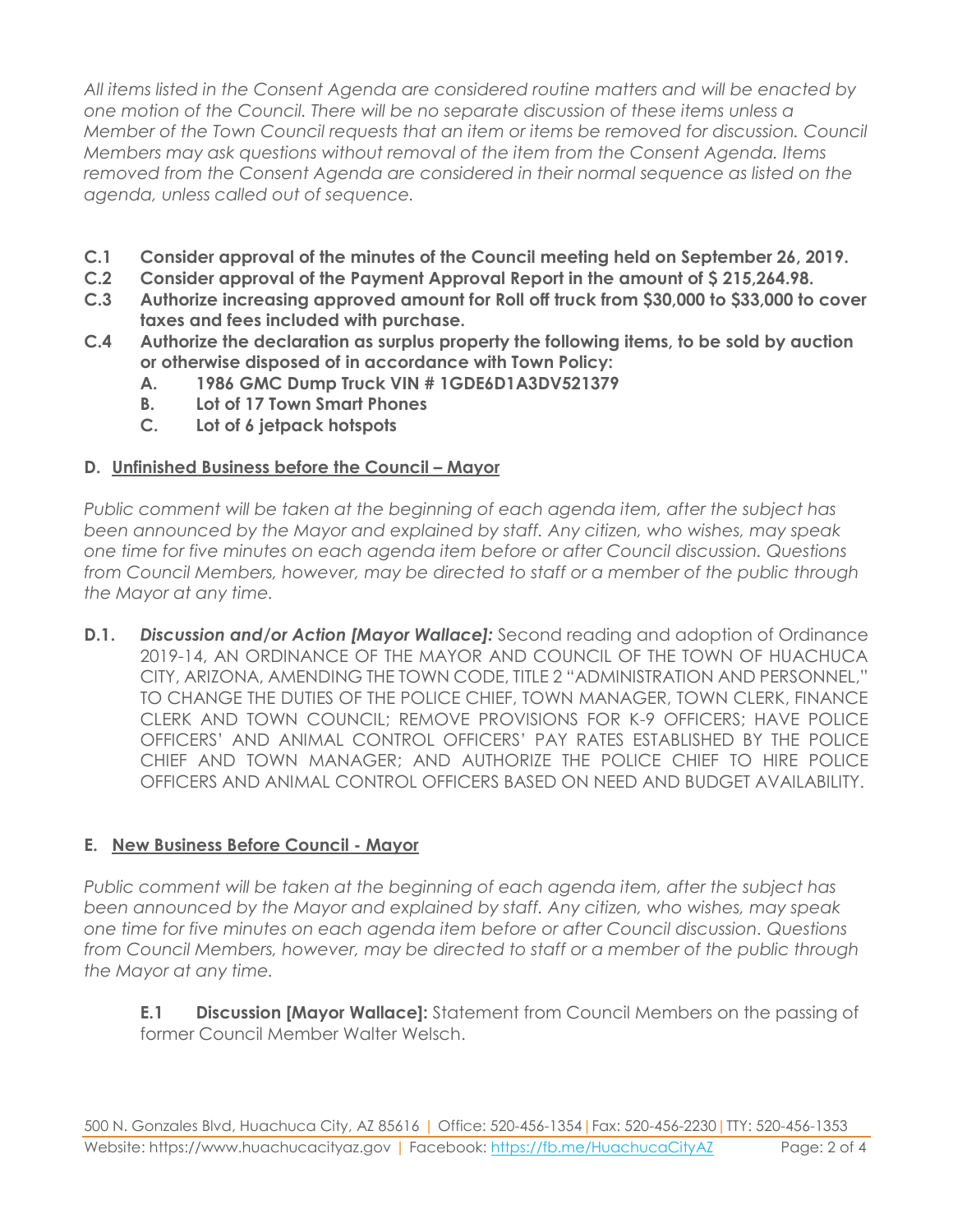**E.2 Discussion and/or Action [Manager Williams]:** Council approval to close public access to walking path to lower Huachuca City, as it is unusable.

**E.3 Discussion and/or Action [Manager Williams]:** Council staff direction to prepare and publish an RFP for Town road and parking lot repairs utilizing HURF or State Highway Infrastructure Funds.

**E.4 Discussion and/or Action [Mayor Wallace]:** Council approval of Resolution 2019- 31. A RESOLUTION OF THE MAYOR AND TOWN COUNCIL OF THE TOWN OF HUACHUCA CITY, COCHISE COUNTY, ARIZONA, DECLARING AS A PUBLIC RECORD OF THE TOWN THAT CERTAIN DOCUMENT KNOWN AS "TITLE 16 NEIGHBORHOOD PROTECTION AND VACANT PROPERTY REGISTRY".

**E.5 Discussion and/or Action [Dr. Johnson]:** Second reading and adoption of Ordinance 2019-16 AN ORDINANCE OF THE MAYOR AND TOWN COUNCIL OF THE TOWN OF HUACHUCA CITY, COCHISE COUNTY, ARIZONA, AMENDING THE TOWN CODE BY ADDING NEW TITLE 16 "NEIGHBORHOOD PRESERVATION AND VACANT PROPERTY REGISTRY" TO ESTABLISH REGULATIONS FOR REGISTERING AND MAINTAINING FORECLOSED, ABANDONED AND VACANT PROPERTY WITHIN THE TOWN; TO ESTABLISH REGULATIONS FOR DECLARING AND ABATING SLUM AND BLIGHTED PROPERTY; TO ESTABLISH MINIMUM STANDARDS FOR THE CONDITION OF THE INTERIOR OF RESIDENTIAL BUILDINGS; TO ESTABLISH REQUIREMENTS FOR THE MAINTENANCE OF ALL RESIDENTIAL AND NONRESIDENTIAL BUILDINGS AND STRUCTURES OF ANY KIND, AND VACANT AND IMPROVED LAND; TO ESTABLISH REGULATIONS FOR GRAFFITI PREVENTION, PROHIBITION AND REMOVAL; TO PROHIBIT ACTS AND CONDUCT THAT DIMINISH QUALITY OF LIFE; AND ADOPTING ENFORCEMENT AND ABATEMENT PROCEDURES AND SANCTIONS FOR VIOLATIONS.

- **F. Items to be placed on future agendas**
- **G. Reports of Current Events by Council**
- **H. Adjournment**

Posted at 5:00 PM October 8, 2019 at the following locations:

| <b>Town Hall Bulletin Board</b>       | <b>Town Hall Lobby</b>       | <b>Town Website</b>                    |
|---------------------------------------|------------------------------|----------------------------------------|
| 500 N. Gonzales Blvd.                 | 500 N. Gonzales Blvd.        | https://huachucacityaz.gov             |
| Huachuca City, AZ 85616               | Huachuca City, AZ 85616      |                                        |
| <b>Huachuca City U.S. Post Office</b> | <b>Huachuca City Library</b> | <b>Huachuca City Police Department</b> |
| 690 N. Gonzales Blvd.                 | 506 N. Gonzales Blvd.        | 500 N. Gonzales Blvd.                  |
| Huachuca City, AZ 85616               | Huachuca City, AZ 85616      | Huachuca City, AZ 85616                |

## *Ms. Janine Collins*